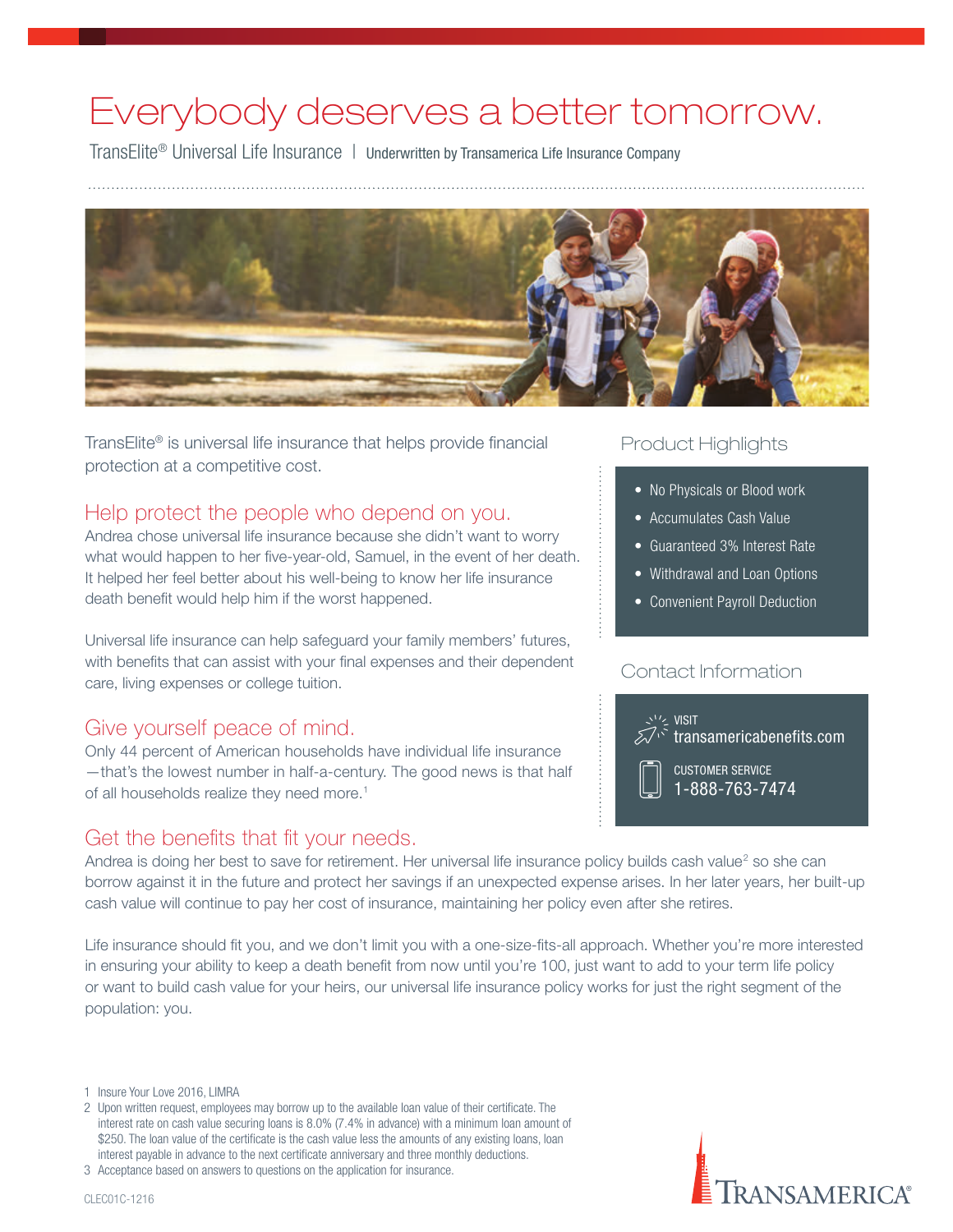# **Product Details**

| <b>Included Riders</b>                                                                                                                                        | Plan 1   |  |  |  |
|---------------------------------------------------------------------------------------------------------------------------------------------------------------|----------|--|--|--|
| Accelerated Death Benefit for Qualified Terminal Condition Rider<br>Accelerates up to the lesser of \$100,000 or 75%                                          | Included |  |  |  |
| Waiver of Monthly Deductions for Layoff or Strike Rider                                                                                                       | Included |  |  |  |
| <b>Optional Additional Riders</b>                                                                                                                             |          |  |  |  |
| Accelerated Death Benefit for Living Benefit Rider<br>Accelerates 4% for monthly benefit or 20% of the death benefit amount as a one-time lump<br>sum payment | Included |  |  |  |
| <b>Extension of Benefits Rider</b><br>Accelerates 4% for monthly benefit or 5% of one-time lump sum payment/Paid-up<br>Benefit of 25% of Face Amount          | Included |  |  |  |
| Waiver of Monthly Deductions for Total Disability Rider                                                                                                       | Included |  |  |  |
| <b>Employee Optional Riders</b>                                                                                                                               |          |  |  |  |
| Child Term Insurance Rider<br>Benefit of \$10,000 or \$20,000 for each child<br>All children in the family will be insured for the same coverage amount.      | Included |  |  |  |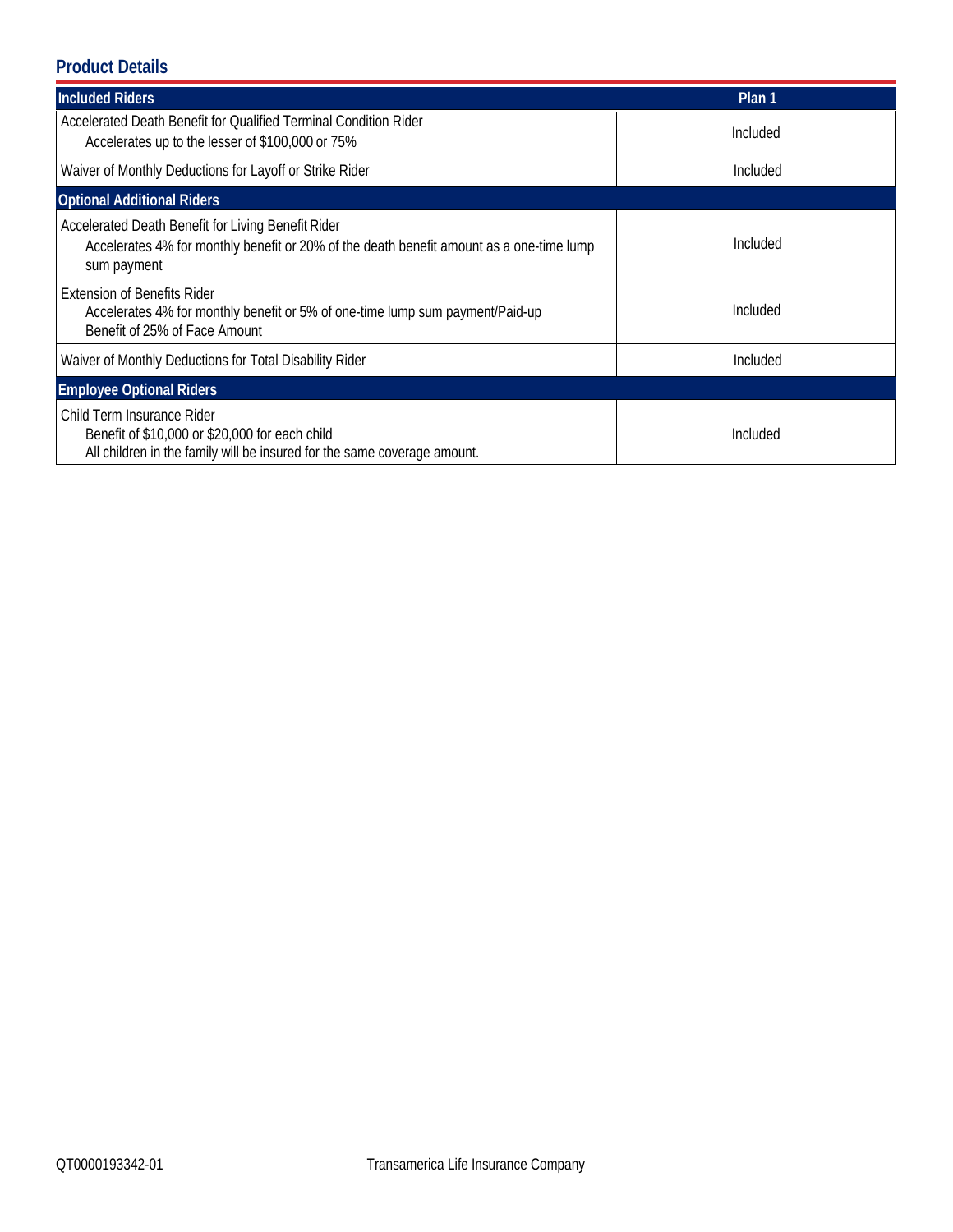### **Summary of Benefits**

**Accelerated Death Benefit for Qualified Terminal Condition Rider** (Rider Form Series CRLTI100) - Accelerates a portion of the life insurance death benefit if the insured person is diagnosed with a terminal condition which, in the best medical judgment, will result in death within 24 months.

When exercised, an administrative fee of \$100 plus 24 months advanced interest will be deducted from the benefit payment. The death benefit and other contract values will be reduced accordingly and this rider will terminate.

**Accelerated Death Benefit for Living Benefit Rider** (Rider Form Series CRLLT300) - Accelerates a portion of the life insurance death benefit if the insured person is diagnosed with a condition, expected to be permanent, with the inability to perform, without Substantial Human Assistance, at least two Activities of Daily Living for a period of at least 90 days; or has a Severe Cognitive Impairment that is expected to be permanent and that requires Substantial Supervision to protect the Insured from threats to his or her health and safety.

**Extension of Benefits Rider** (Rider Form Series CRLEX100) - If included with policy, after 100% of the life insurance death benefit has been accelerated under the Accelerated Death Benefit for Living Benefit Rider and the insured employee or spouse continues to be eligible for benefits, we will begin increasing the ADB-LB coverage amount by 4% so that the monthly accelerations can continue. We will also issue a paid-up certificate for 25% of the coverage amount to be paid to the beneficiary upon the insured person's death. This rider will terminate when the cumulative increases total 100% of the coverage amount in effect when the ADB-LB accelerations began, or earlier if the insured person is no longer eligible for benefits.

**Waiver of Monthly Deductions for Layoff or Strike Rider** (Rider Form Series CRLWL100) - Waives the monthly deductions for up to six months per year if the employee is involuntarily laid off. Benefits are limited to three layoffs per year and are based on the employee's layoff only. Layoff of an insured spouse or child does not qualify for this waiver. Premium payments must have begun prior to the insured employee's layoff. Rider is available through age 55 and terminates on the employee's 60th birthday or when the insurance is assigned to another party, whichever is earlier.

**Waiver of Monthly Deductions for Total Disability Rider** (Rider Form Series CRLWM100) - Waives the monthly deductions while an employee is totally disabled. Once the six month waiting period is satisfied, monthly deductions will be waived retroactively to the commencement of total disability and continue as long as the employee remains totally disabled, subject to certain conditions. The disability must begin after age 16 and prior to age Waiver of Monthly Deductions for Total Disability Rider (Rider Form Series CRLWM100) - Waives the monthly deductions while an employee is<br>totally disabled. Once the six month waiting period is satisfied, monthly deductions available through age 55 and terminates on the employee's 70th birthday.

**Child Term Insurance Rider** (Rider Form Series CRLCH100) - Allows an insured employee or spouse (but not both) to insure all eligible children, age 15 days through age 25, for the selected amount of term insurance. Insurance on each child terminates on that child's 26th birthday or when the parent's insurance ends, whichever is earlier. Upon the termination the child has 31 days in which to convert to an individual contract for up to 5 times the amount of insurance under this rider or \$50,000. All children in the family will be insured for the same insurance amount.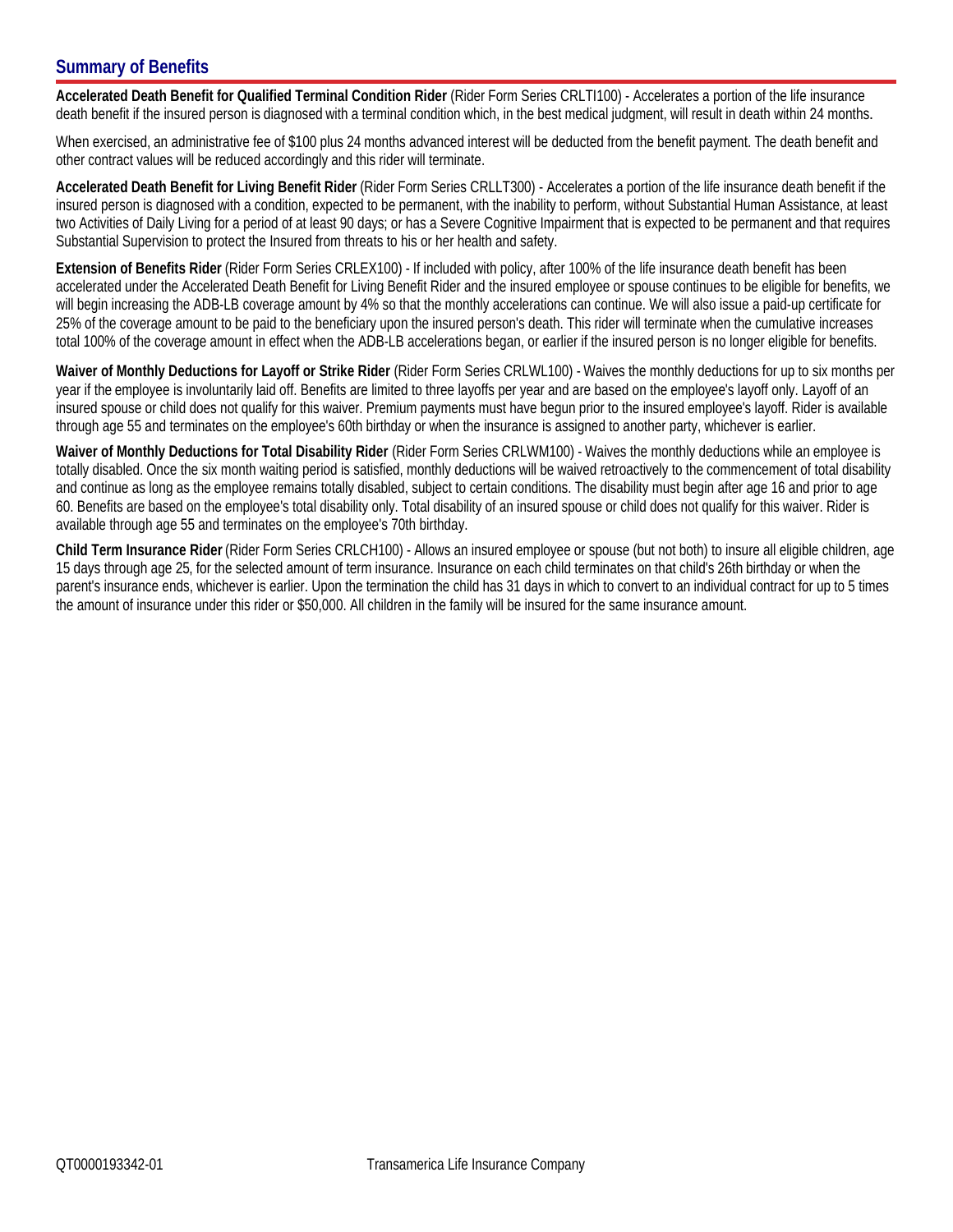If an insured employee withdraws the cash value, tax consequences and/or surrender charges may apply.

Fluctuations in interest rates or policy charges may require the payment of additional premiums.

Individuals currently on disability or on premium waiver are not eligible for insurance.

During the first two years, the death benefit for suicide is limited to the return of premiums paid, less any loans, partial surrender amounts, and accelerated benefits paid, if any.

#### **Accelerated Death Benefit for Living Benefit Rider**

We will not pay rider benefits for care that is received or loss incurred as a result:

- an intentionally self-inflicted injury or attempted suicide.  $\bullet$
- the Insured's alcohol, drug or other chemical dependence, except if the drug dependency is for a drug prescribed by a Physician in the course  $\bullet$ of treatment for an injury or sickness.
- the insured's commission of, or attempt to commit, a felony; or an injury that occurs because of the insured's involvement in an illegal activity.  $\bullet$

#### **Extension of Benefits Rider**

The rider will terminate on the earliest of:

- the date the contract ends;  $\bullet$
- the date the contract lapses, subject to the grace period;  $\bullet$
- the date the policy owner requests termination;  $\bullet$
- the date the policy owner dies;  $\bullet$
- the date the entire death benefit has been paid under the Accelerated Death Benefit for Living Benefit Rider, or when the policy no longer  $\bullet$ satisfies the Eligibility for Benefits provision;
- the date the cumulative death benefit increases under this rider total 100% of the death benefit in force on the date the first monthly  $\bullet$ accelerated death benefit was paid under the Accelerated Death Benefit for Living Benefit Rider;
- the date the nonforfeiture option, if any, becomes effective; or  $\bullet$
- the date a one-time lump sum payment under the Accelerated Death Benefit for Living Benefit Rider is paid.  $\bullet$

## **Accelerated Death Benefit for Qualified Terminal Condition Rider**

We will not pay for any conditions diagnosed prior to the effective date of the rider.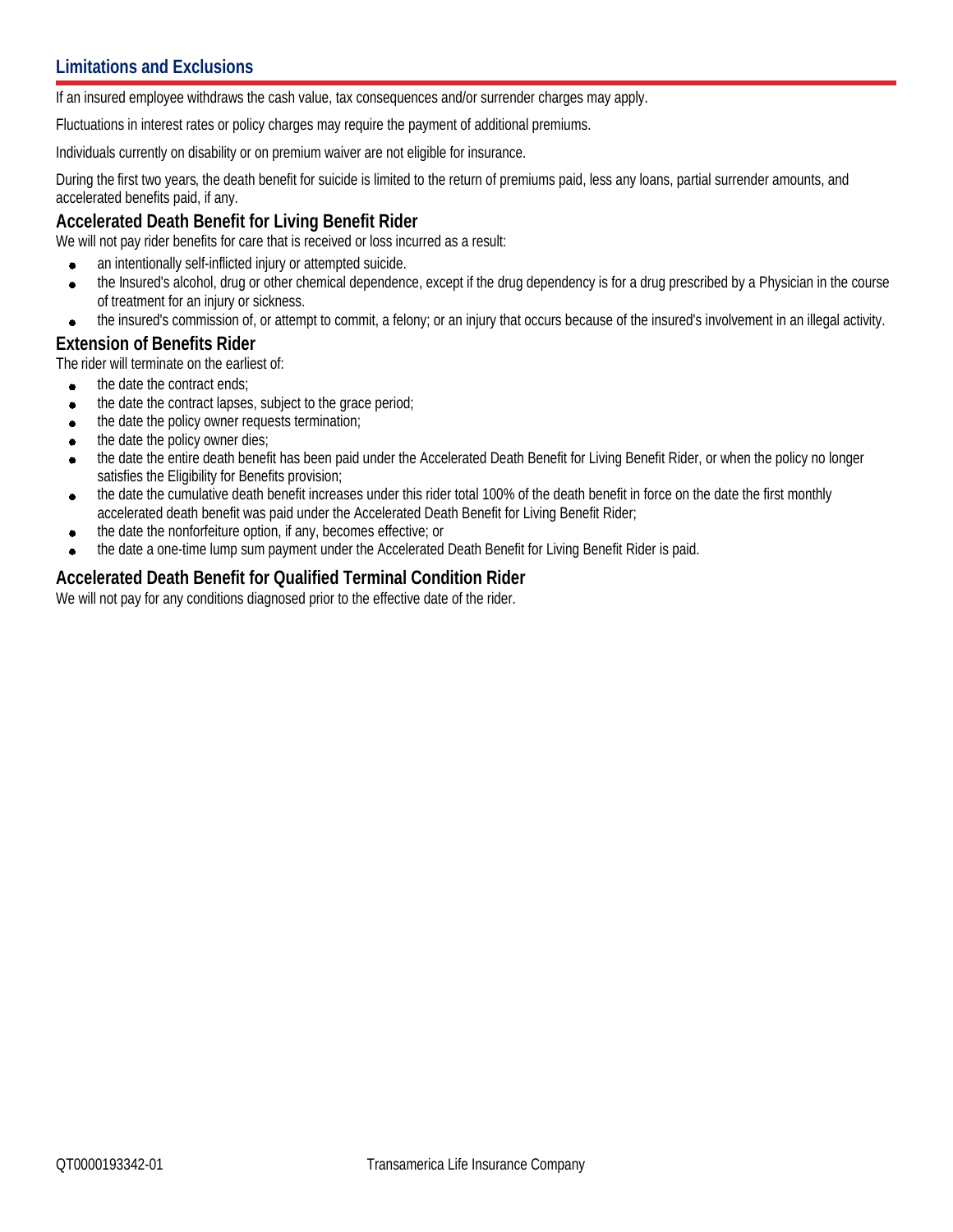## **Waiver of Monthly Deductions for Total Disability Rider**

We will not waive deductions if the employee's total disability results from:

- attempted suicide or intentionally self-inflicting injury, while sane or insane;  $\bullet$
- commission of or attempting to commit a felony or engaging in illegal occupation;  $\bullet$
- voluntary participation in a riot or insurrections;  $\bullet$
- voluntary use of alcohol or any drug, whether legal or illegal, unless administered in accordance with a physician's advice and written  $\bullet$ instruction;
- voluntarily taking, absorbing or inhaling a poison, gas or fumes;  $\bullet$
- an accident that occurs while the employee was driving a motor vehicle while intoxicated or under the influence according to the laws of the  $\bullet$ jurisdiction in which the accident occurs;
- travel in any vehicle or device for aerial navigation, except as a fare paying passenger in an aircraft operated by a commercial airline (other  $\blacksquare$ than a charter airline) on a regularly scheduled passenger trip;
- war or an act of war, whether declared or undeclared.  $\bullet$

Benefit payments on this rider will terminate of the earliest of:

- the date the policy owner's total disability ends.  $\bullet$
- the date the policy owner's death.  $\bullet$
- the date the policy owner refuses to provide proof of their continuing disability is asked.  $\bullet$
- the date the policy owner refuses to be examined by a physician of our choice if asked to do so.  $\bullet$
- the anniversary date that coincides with or next follows the policy owner's 70th birthday.  $\bullet$
- the date this rider or the contract ends.

The rider will terminate of the earliest of:

- the date the contract ends.  $\bullet$
- the date the contract lapses, subject to the grace period.  $\bullet$
- the date the policy owner requests termination.  $\bullet$
- the date the policy owner dies.  $\bullet$
- the anniversary date that coincides with or next follows the policy owner's 60th birthday.  $\bullet$
- the date the policy owner assigns the contract to another individual.  $\bullet$
- the date a nonforfeiture option under the contact, if any, becomes effective.

#### **Waiver of Monthly Deductions for Layoff or Strike Rider**

We will waive deductions for:

- up to three layoffs or strikes in one 12-month period;  $\bullet$
- $\bullet$ for up to six months in any one 12-month period.

A 12-month period will be measured from the date the first month deduction is waived.

Benefits will end when either limitation above has been reached or on the date the employee returns to work.

If the portability/conversion option provision of the contract is exercised, if any, the policy owner will need to provide proof of being employed (other than self-employment) for the 6 months prior to the layoff or strike.

The policy owner will need to provide proof of being employed (other than self-employment) for the 6 months prior to the layoff or strike.

This rider is not available for self-employed individuals.

The rider will terminate on the earliest of:

- the date the contract ends;  $\bullet$
- the date the contract lapses, subject to the grace period;  $\bullet$
- the date the policy owner requests termination;  $\bullet$
- the date the policy owner dies;  $\bullet$
- the anniversary date on or after the insured reaches age 60;  $\bullet$
- the date the policy owners assigns the contract to another individual; or  $\bullet$
- the date a nonforfeiture option, if any, becomes effective.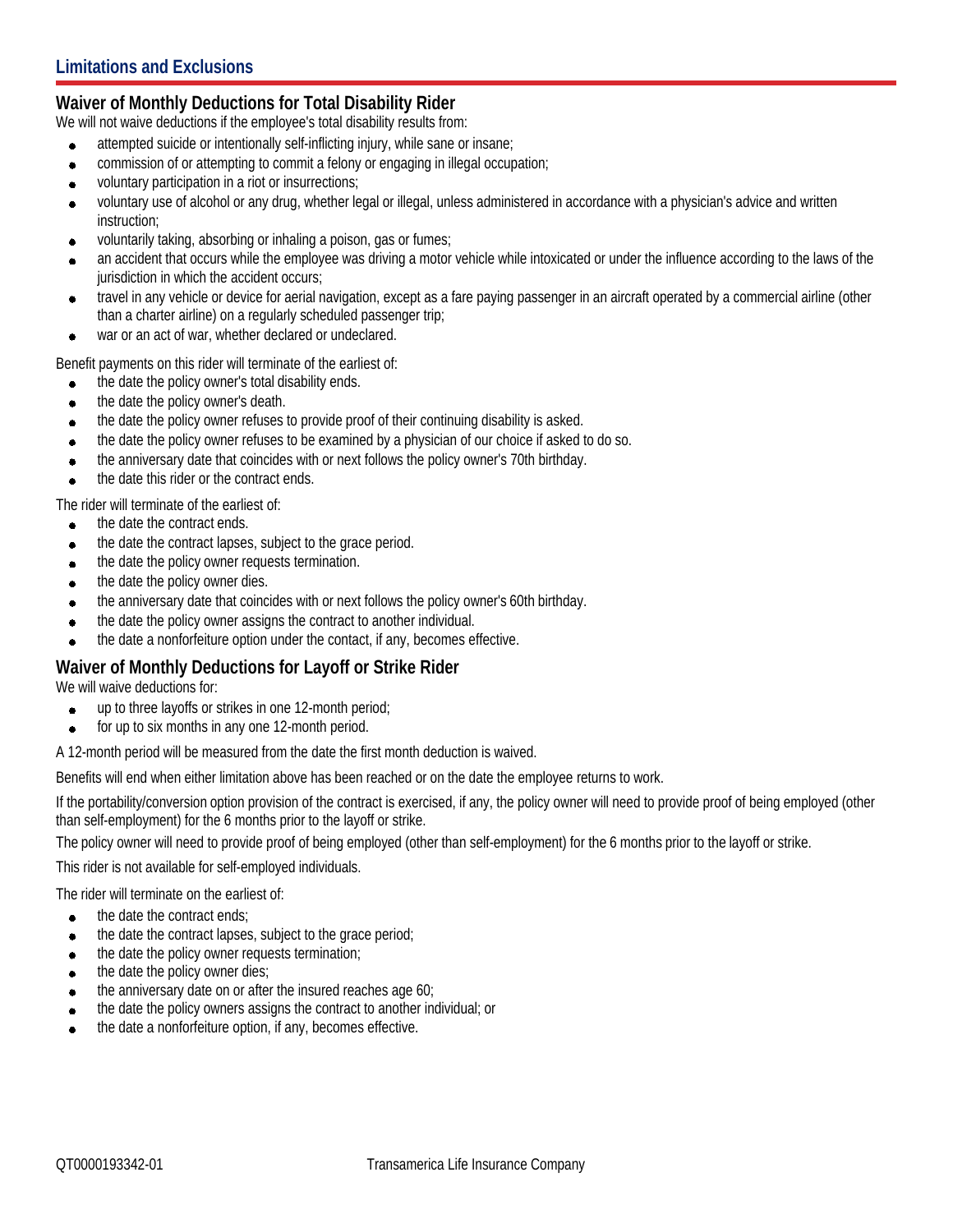#### **Child Term Insurance Rider**

- the date the contract ends;  $\bullet$
- the date the contract lapses, subject to the grace period;  $\bullet$
- the date the policy owner requests termination;  $\bullet$
- the anniversary date on or after the insured child is no longer eligible as a dependent child;  $\bullet$
- the anniversary date on or after the last insured child has reached age 26; or  $\bullet$
- the date a nonforfeiture option, if any, becomes effective.

#### **Termination of Insurance**

Insurance, including all riders, ends on the earliest of the following dates:

- the monthly contract date following the receipt of written request for surrender.  $\bullet$
- the maturity date.  $\bullet$
- the date of death.  $\bullet$
- the date the contract ends, lapses or becomes fully paid-up life insurance, subject to the grace period.  $\bullet$
- the date a nonforfeiture option becomes effective.  $\bullet$

#### **Portability/Conversion Option**

If an employee is no longer eligible as described in the eligibility requirements or if the group master policy terminates, insurance can be converted to an individual policy by submitting an application and the first month's premium to us within 31 days after termination. The amount of insurance on the individual policy will be the same amount of insurance that ceases under this certificate. We will bill the employee directly once we receive notification to continue insurance.

#### **Termination of the Group Master Policy**

The policyholder may end the policy on any premium due date by submitting a 60-day advance written notice. A group will not be continued if it drops below the minimum required participation. The group master policy will be terminated and the insurance of all remaining insureds will end, subject to the Portability/Conversion Option.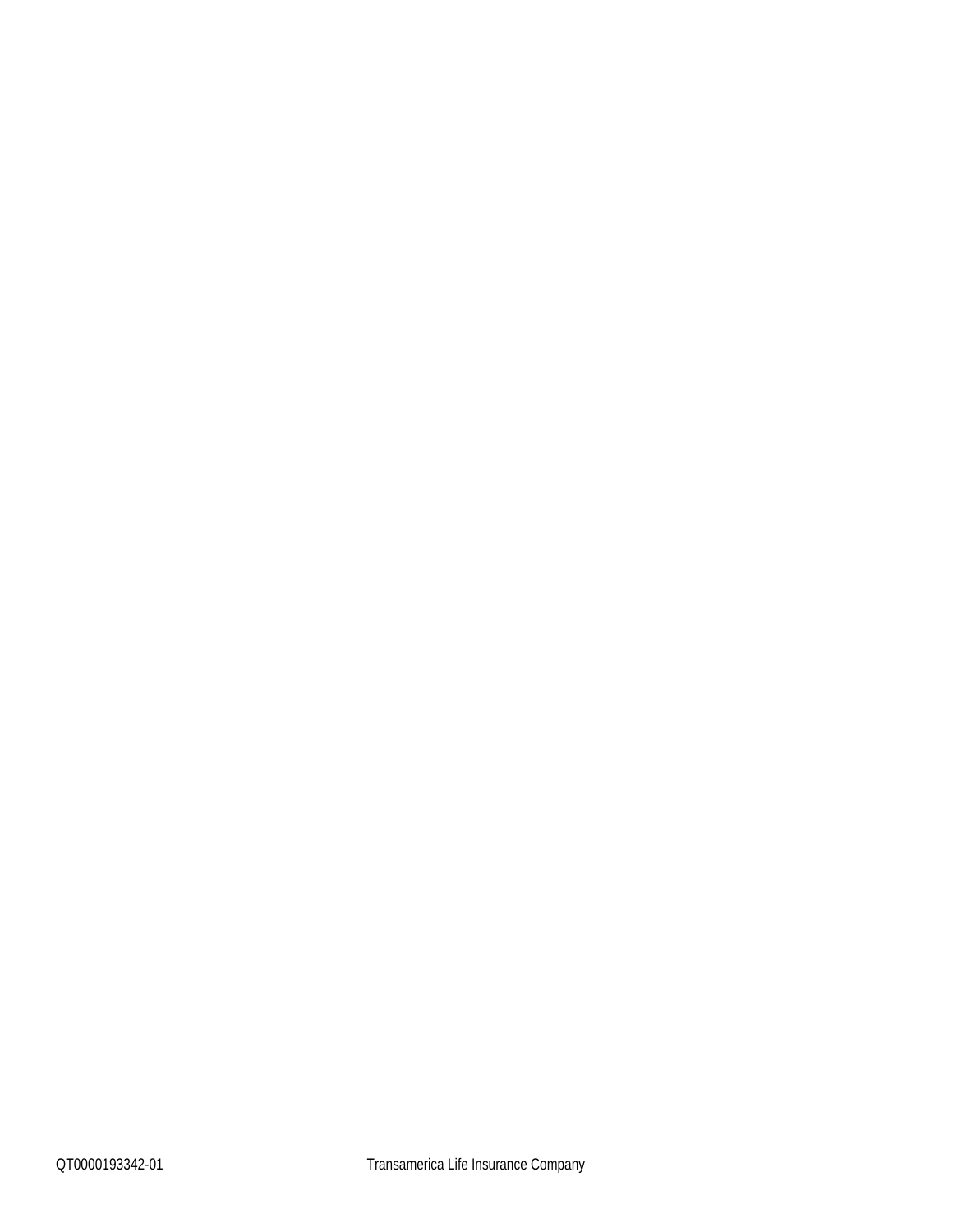# **TransElite HFA - Universal Life Insurance** Non-Tobacco

With Riders: TI, WML, WMD, LBR, EXT **Death Benefit Option: A** 



| Issue<br>Age | \$15,000 Face Amount                 |                                        |                                     |                            | \$25,000 Face Amount                   |                                     |                                      | \$50,000 Face Amount                   |                                     |              |
|--------------|--------------------------------------|----------------------------------------|-------------------------------------|----------------------------|----------------------------------------|-------------------------------------|--------------------------------------|----------------------------------------|-------------------------------------|--------------|
|              | Weekly<br>Premium                    | Guaranteed<br>Cash Value<br>at Age 65* | Current<br>Cash Value<br>at Age 65* | Weekly<br>Premium          | Guaranteed<br>Cash Value<br>at Age 65* | Current<br>Cash Value<br>at Age 65* | Weekly<br>Premium                    | Guaranteed<br>Cash Value<br>at Age 65* | Current<br>Cash Value<br>at Age 65* | Issue<br>Age |
| 16           | N/A <sub>1</sub>                     |                                        |                                     | $N/A+$                     |                                        |                                     | $N/A+$                               |                                        |                                     | 16           |
| 17           | N/A <sub>1</sub>                     |                                        |                                     | $N/A+$                     |                                        |                                     | N/A <sub>1</sub>                     |                                        |                                     | 17           |
| 18           | N/A <sub>1</sub>                     |                                        |                                     | N/A <sub>1</sub>           |                                        |                                     | N/A <sub>1</sub>                     |                                        |                                     | 18           |
| 19<br>20     | N/A <sub>1</sub><br>N/A <sub>1</sub> |                                        |                                     | $N/A+$<br>N/A <sub>1</sub> |                                        |                                     | N/A <sub>1</sub><br>N/A <sub>1</sub> |                                        |                                     | 19<br>20     |
| 21           | N/A <sub>1</sub>                     |                                        |                                     | $N/A+$                     |                                        |                                     | 4.23                                 | $\Omega$                               |                                     | 21           |
| 22           | N/A <sub>1</sub>                     |                                        |                                     | $N/A+$                     |                                        |                                     | 4.34                                 | $\overline{0}$                         |                                     | 22           |
| 23           | N/A <sub>1</sub>                     |                                        |                                     | $N/A+$                     |                                        |                                     | 4.52                                 | $\overline{0}$                         |                                     | 23           |
| 24           | N/A <sub>1</sub>                     |                                        |                                     | N/A <sub>1</sub>           |                                        |                                     | 4.66                                 | $\overline{0}$                         |                                     | 24           |
| 25           | N/A <sub>1</sub>                     |                                        |                                     | $N/A+$                     |                                        |                                     | 4.83                                 | $\mathbf 0$                            | 8,765                               | 25           |
| 26<br>27     | N/A <sub>1</sub><br>N/A <sub>1</sub> |                                        |                                     | N/A <sub>1</sub><br>$N/A+$ |                                        |                                     | 5.02<br>5.23                         | $\overline{0}$<br>$\overline{0}$       |                                     | 26<br>27     |
| 28           | N/A <sub>1</sub>                     |                                        |                                     | N/A <sub>1</sub>           |                                        |                                     | 5.39                                 | $\overline{0}$                         |                                     | 28           |
| 29           | N/A <sub>1</sub>                     |                                        |                                     | $N/A+$                     |                                        |                                     | 5.61                                 | $\overline{0}$                         |                                     | 29           |
| 30           | N/A <sub>1</sub>                     |                                        |                                     | $N/A+$                     |                                        |                                     | 5.83                                 | $\overline{0}$                         | 8,370                               | 30           |
| 31           | N/A <sub>1</sub>                     |                                        |                                     | $N/A+$                     |                                        |                                     | 6.21                                 | $\mathbf 0$                            |                                     | 31           |
| 32           | N/A <sub>1</sub>                     |                                        |                                     | N/A <sub>1</sub>           |                                        |                                     | 6.41                                 | $\overline{0}$                         |                                     | 32           |
| 33           | N/A <sub>1</sub>                     |                                        |                                     | $N/A+$                     |                                        |                                     | 6.68                                 | $\overline{0}$                         |                                     | 33           |
| 34<br>35     | N/A <sub>1</sub><br>N/A <sub>1</sub> |                                        |                                     | N/A <sub>1</sub><br>$N/A+$ |                                        |                                     | 6.95<br>7.22                         | 0<br>$\overline{0}$                    | 7,932                               | 34<br>35     |
| 36           | N/A <sub>1</sub>                     |                                        |                                     | N/A <sub>1</sub>           |                                        |                                     | 7.55                                 | $\overline{0}$                         |                                     | 36           |
| 37           | N/A <sub>1</sub>                     |                                        |                                     | $N/A+$                     |                                        |                                     | 7.90                                 |                                        |                                     | 37           |
| 38           | N/A <sub>1</sub>                     |                                        |                                     | 4.15                       | $\overline{0}$                         |                                     | 8.31                                 | 152                                    |                                     | 38           |
| 39           | N/A <sub>1</sub>                     |                                        |                                     | 4.34                       | $\overline{0}$                         |                                     | 8.69                                 | 295                                    |                                     | 39           |
| 40           | N/A <sub>1</sub>                     |                                        |                                     | 4.56                       | $\overline{0}$                         | 3,560                               | 9.12                                 | 330                                    | 7,114                               | 40           |
| 41<br>42     | N/A <sub>1</sub><br>N/A <sub>1</sub> |                                        |                                     | 4.82<br>5.04               | $\overline{0}$                         |                                     | 9.63<br>10.08                        | 397<br>554                             |                                     | 41<br>42     |
| 43           | N/A <sub>1</sub>                     |                                        |                                     | 5.30                       | $\overline{0}$<br>$\mathbf{0}$         |                                     | 10.60                                | 591                                    |                                     | 43           |
| 44           | N/A <sub>1</sub>                     |                                        |                                     | 5.54                       | $\overline{0}$                         |                                     | 11.09                                | 638                                    |                                     | 44           |
| 45           | N/A <sub>1</sub>                     |                                        |                                     | 5.79                       | $\overline{0}$                         | 3,098                               | 11.58                                | 650                                    | 6,191                               | 45           |
| 46           | N/A <sub>1</sub>                     |                                        |                                     | 6.11                       | $\mathbf 0$                            |                                     | 12.23                                | 653                                    |                                     | 46           |
| 47           | $N/A+$                               |                                        |                                     | 6.46                       | 36                                     |                                     | 12.92                                | 689                                    |                                     | 47           |
| 48           | 4.12<br>4.34                         | $\overline{0}$<br>$\mathbf 0$          |                                     | 6.87<br>7.25               | 40<br>74                               |                                     | 13.75<br>14.49                       | 670                                    |                                     | 48           |
| 49<br>50     | 4.63                                 | $\overline{0}$                         | 1,461                               | 7.72                       | 52                                     | 2,440                               | 15.44                                | 666<br>589                             | 4,878                               | 49<br>50     |
| 51           | 4.89                                 | $\mathbf 0$                            |                                     | 8.16                       | 48                                     |                                     | 16.32                                | 542                                    |                                     | 51           |
| 52           | 5.17                                 | $\overline{0}$                         |                                     | 8.62                       | $\overline{0}$                         |                                     | 17.24                                | 515                                    |                                     | 52           |
| 53           | 5.49                                 | $\mathbf 0$                            |                                     | 9.15                       | $\mathbf{0}$                           |                                     | 18.30                                | 279                                    |                                     | 53           |
| 54           | 5.78                                 | $\overline{0}$                         |                                     | 9.64                       | 26                                     |                                     | 19.29                                | 392                                    |                                     | 54           |
| 55           | 6.12                                 | $\mathbf 0$                            | 1,142                               | 10.20                      | 42                                     | 1,903                               | 20.41                                | 386                                    | 3,808                               | 55           |
| 56<br>57     | 6.26<br>6.69                         | $\overline{0}$<br>$\mathbf 0$          |                                     | 10.43<br>11.16             | $\overline{0}$<br>$\mathbf{0}$         |                                     | 20.87<br>22.32                       | 246<br>$\mathbf 0$                     |                                     | 56<br>57     |
| 58           | 7.18                                 | $\overline{0}$                         |                                     | 11.97                      | $\overline{0}$                         |                                     | 23.95                                | $\overline{0}$                         |                                     | 58           |
| 59           | 7.73                                 | $\overline{0}$                         |                                     | 12.88                      | $\overline{0}$                         |                                     | 25.77                                | $\overline{0}$                         |                                     | 59           |
| 60           | 8.36                                 | $\overline{0}$                         | 222                                 | 13.94                      | $\overline{0}$                         | 370                                 | 27.89                                | $\overline{0}$                         | 745                                 | 60           |
| 61           | 9.06                                 | $\mathbf{0}$                           |                                     | 15.09                      | $\mathbf{0}$                           |                                     | 30.19                                | $\overline{0}$                         |                                     | 61           |
| 62           | 9.89                                 | $\overline{0}$                         |                                     | 16.49                      | $\overline{0}$                         |                                     | 32.99                                | $\overline{0}$                         |                                     | 62           |
| 63<br>64     | 10.76<br>11.73                       | $\overline{0}$<br>$\overline{0}$       |                                     | 17.94<br>19.56             | $\Omega$<br>$\overline{0}$             |                                     | 35.89<br>39.12                       | $\overline{0}$<br>$\overline{0}$       |                                     | 63<br>64     |
| 65           | 12.90                                |                                        |                                     | 21.51                      |                                        |                                     | 43.03                                |                                        |                                     | 65           |
| 66           | 14.11                                |                                        |                                     | 23.53                      |                                        |                                     | 47.06                                |                                        |                                     | 66           |
| 67           | 15.21                                |                                        |                                     | 25.35                      |                                        |                                     | 50.71                                |                                        |                                     | 67           |
| 68           | 16.51                                |                                        |                                     | 27.52                      |                                        |                                     | 55.05                                |                                        |                                     | 68           |
| 69           | 17.75                                |                                        |                                     | 29.59                      |                                        |                                     | 59.18                                |                                        |                                     | 69           |
| 70           | 19.25                                |                                        |                                     | 32.09                      |                                        |                                     | 64.18                                |                                        |                                     | 70           |
| 71<br>72     | 20.94<br>23.09                       |                                        |                                     | 34.89<br>38.49             |                                        |                                     | 69.80<br>76.98                       |                                        |                                     | $71$<br>72   |
| 73           | 25.35                                |                                        |                                     | 42.26                      |                                        |                                     | 84.52                                |                                        |                                     | 73           |
| 74           | 27.72                                |                                        |                                     | 46.20                      |                                        |                                     | 92.41                                |                                        |                                     | 74           |
| 75           | 30.61                                |                                        |                                     | 51.02                      |                                        |                                     | 102.05                               |                                        |                                     | 75           |
| 76           | 24.45                                |                                        |                                     | 40.75                      |                                        |                                     | 81.50                                |                                        |                                     | 76           |
| 77           | 26.48                                |                                        |                                     | 44.14                      |                                        |                                     | 88.28                                |                                        |                                     | 77           |
| 78           | 28.65                                |                                        |                                     | 47.75                      |                                        |                                     | 95.50                                |                                        |                                     | 78           |
| 79           | 30.97                                |                                        |                                     | 51.62                      |                                        |                                     | 103.24                               |                                        |                                     | 79           |

† Face Amount is insufficient to require the minimum planned premium. Solve for Target Premium - A100

\* Guaranteed values are based on the minimum interest rate of 3.00% and maximum fees and charges. Non-Guaranteed values are based on a current illustrated interest rate of 5.25% and current fees and charges and are not guaranteed. Values are affected by the actual interest rates credited and cost of insurance rates charged. WML and WMD not included in Issue Ages 56+. TI, LBR, EXT, RES not included in Issue Ages 76+. The Child Term Rider may be added for additional premium of \$0.58 Weekly per \$10,000.

33.42 55.71 111.43 80

A detailed illustration will be provided on delivery of a contract or earlier if requested. This is a quotation, not a contract. 11/20/2018

Underwritten by Transamerica Life Insurance Company. Home Office: Cedar Rapids, IA Issue State: Standard 4.5.2018.0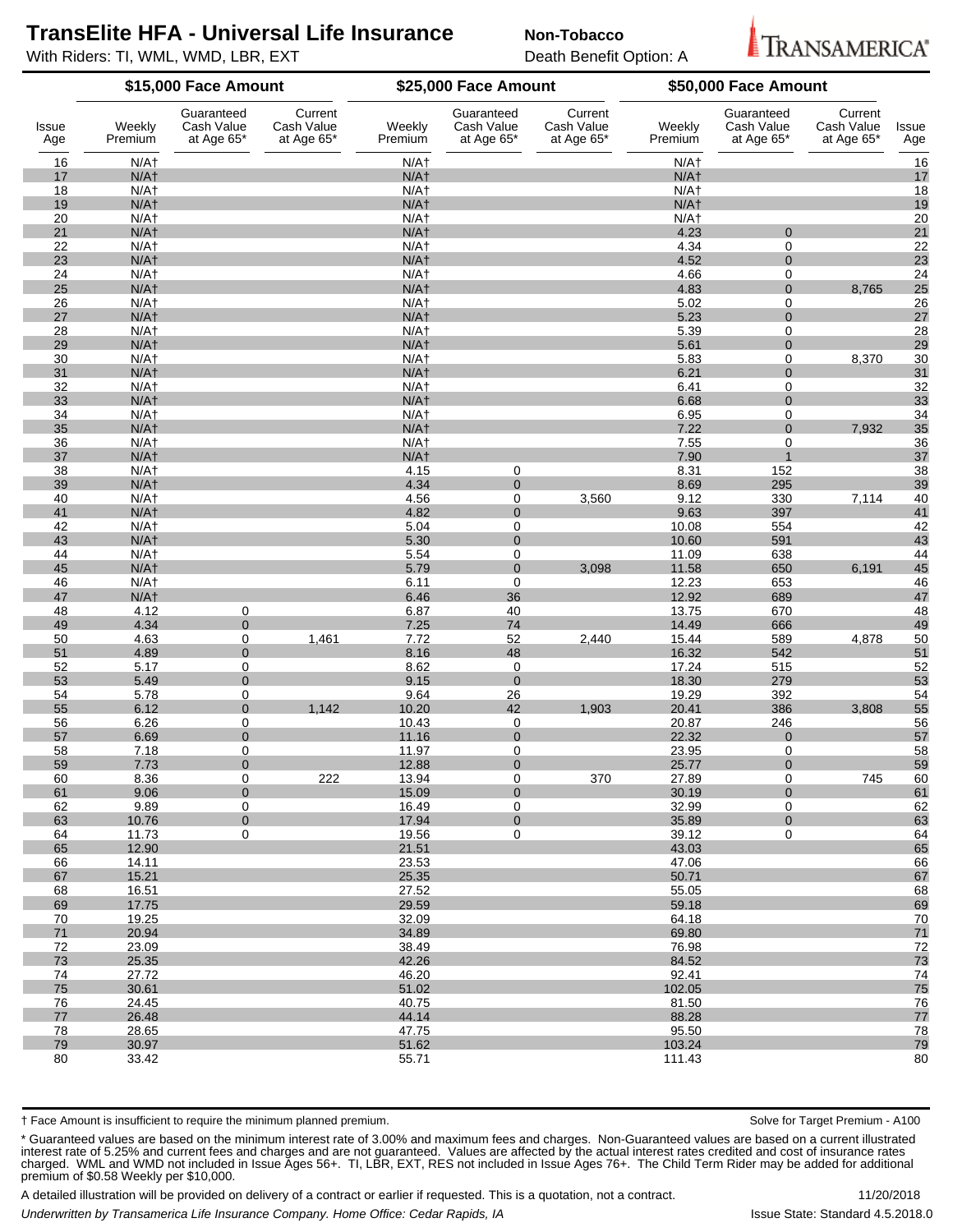## TransElite HFA - Universal Life Insurance Tobacco

With Riders: TI, WML, WMD, LBR, EXT Death Benefit Option: A



**RANSAMERICA**®

|              | \$15,000 Face Amount         |                                          |                                       | \$25,000 Face Amount         |                                          |                                     | \$50,000 Face Amount |                                        |                                       |              |
|--------------|------------------------------|------------------------------------------|---------------------------------------|------------------------------|------------------------------------------|-------------------------------------|----------------------|----------------------------------------|---------------------------------------|--------------|
| Issue<br>Age | Weekly<br>Premium            | Guaranteed<br>Cash Value<br>at Age $65*$ | Current<br>Cash Value<br>at Age $65*$ | Weekly<br>Premium            | Guaranteed<br>Cash Value<br>at Age $65*$ | Current<br>Cash Value<br>at Age 65* | Weekly<br>Premium    | Guaranteed<br>Cash Value<br>at Age 65* | Current<br>Cash Value<br>at Age $65*$ | Issue<br>Age |
| 16           | $N/A\dagger$                 |                                          |                                       | $N/A+$                       |                                          |                                     | 5.05                 | $\mathbf{0}$                           |                                       | 16           |
| 17           | $N/A\dagger$                 |                                          |                                       | $N/A\dagger$                 |                                          |                                     | 5.20                 | $\Omega$                               |                                       | 17           |
| 18           | $N/A\dagger$                 |                                          |                                       | $N/A\dagger$                 |                                          |                                     | 5.34                 | $\boldsymbol{0}$                       |                                       | 18           |
| 19           | $N/A\dagger$                 |                                          |                                       | $N/A\dagger$                 |                                          |                                     | 5.54                 | $\Omega$                               |                                       | 19           |
| 20           | $N/A\dagger$                 |                                          |                                       | $N/A\dagger$                 |                                          |                                     | 5.75                 | $\boldsymbol{0}$                       | 12,649                                | 20           |
| 21<br>22     | $N/A\dagger$<br>$N/A\dagger$ |                                          |                                       | $N/A\dagger$<br>$N/A\dagger$ |                                          |                                     | 6.09                 | $\Omega$                               |                                       | 21<br>22     |
| 23           | $N/A\dagger$                 |                                          |                                       | $N/A\dagger$                 |                                          |                                     | 6.27<br>6.54         | $\boldsymbol{0}$<br>$\Omega$           |                                       | 23           |
| 24           | $N/A\dagger$                 |                                          |                                       | $N/A\dagger$                 |                                          |                                     | 6.77                 | $\mathbf{0}$                           |                                       | 24           |
| 25           | $N/A\dagger$                 |                                          |                                       | $N/A\dagger$                 |                                          |                                     | 7.03                 | $\Omega$                               | 12,282                                | 25           |
| 26           | $N/A\dagger$                 |                                          |                                       | $N/A\dagger$                 |                                          |                                     | 7.33                 | $\mathbf{0}$                           |                                       | 26           |
| 27           | $N/A\dagger$                 |                                          |                                       | $N/A\dagger$                 |                                          |                                     | 7.68                 | $\Omega$                               |                                       | 27           |
| 28           | $N/A\dagger$                 |                                          |                                       | $N/A\dagger$                 |                                          |                                     | 7.98                 | $\mathbf{0}$                           |                                       | 28           |
| 29           | $N/A\dagger$                 |                                          |                                       | 4.17                         | $\Omega$                                 |                                     | 8.34                 | $\overline{0}$                         |                                       | 29           |
| 30<br>31     | $N/A\dagger$<br>$N/A\dagger$ |                                          |                                       | 4.36<br>4.59                 | $\boldsymbol{0}$<br>$\overline{0}$       | 5,837                               | 8.72<br>9.17         | $\mathbf{0}$<br>$\Omega$               | 11,674                                | 30<br>31     |
| 32           | $N/A\dagger$                 |                                          |                                       | 4.77                         | $\mathbf{0}$                             |                                     | 9.54                 | $\mathbf{0}$                           |                                       | 32           |
| 33           | $N/A\dagger$                 |                                          |                                       | 4.98                         | $\overline{0}$                           |                                     | 9.96                 | $\Omega$                               |                                       | 33           |
| 34           | $N/A\dagger$                 |                                          |                                       | 5.21                         | $\theta$                                 |                                     | 10.42                | $\boldsymbol{0}$                       |                                       | 34           |
| 35           | $N/A\dagger$                 |                                          |                                       | 5.41                         | $\overline{0}$                           | 5,415                               | 10.83                | $\Omega$                               | 10,879                                | 35           |
| 36           | $N/A\dagger$                 |                                          |                                       | 5.71                         | $\theta$                                 |                                     | 11.42                | $\boldsymbol{0}$                       |                                       | 36           |
| 37           | $N/A\dagger$                 |                                          |                                       | 6.00                         | $\overline{0}$                           |                                     | 12.00                | $\Omega$                               |                                       | 37           |
| 38<br>39     | $N/A\dagger$<br>$N/A\dagger$ |                                          |                                       | 6.29<br>6.62                 | $\theta$<br>$\Omega$                     |                                     | 12.59<br>13.24       | $\mathbf{0}$<br>$\Omega$               |                                       | 38<br>39     |
| 40           | 4.19                         | $\overline{0}$                           | 2,899                                 | 6.99                         | $\boldsymbol{0}$                         | 4,853                               | 13.97                | $\boldsymbol{0}$                       | 9,664                                 | 40           |
| 41           | 4.39                         | $\overline{0}$                           |                                       | 7.32                         | $\overline{0}$                           |                                     | 14.64                | $\Omega$                               |                                       | 41           |
| 42           | 4.62                         | $\mathbf{0}$                             |                                       | 7.71                         | $\boldsymbol{0}$                         |                                     | 15.42                | $\mathbf{0}$                           |                                       | 42           |
| 43           | 4.86                         | $\overline{0}$                           |                                       | 8.11                         | $\Omega$                                 |                                     | 16.22                | $\Omega$                               |                                       | 43           |
| 44           | 5.13                         | $\mathbf{0}$                             |                                       | 8.55                         | $\boldsymbol{0}$                         |                                     | 17.11                | $\mathbf{0}$                           |                                       | 44           |
| 45           | 5.40                         | $\mathbf{0}$                             | 2,451                                 | 9.00                         | $\overline{0}$                           | 4,085                               | 18.00                | $\Omega$                               | 8,175                                 | 45           |
| 46<br>47     | 5.73<br>6.06                 | $\overline{0}$<br>$\overline{0}$         |                                       | 9.54<br>10.11                | $\theta$<br>$\overline{0}$               |                                     | 19.09<br>20.22       | $\mathbf{0}$<br>$\overline{5}$         |                                       | 46<br>47     |
| 48           | 6.43                         | $\mathbf{0}$                             |                                       | 10.73                        | $\theta$                                 |                                     | 21.46                | $\mathbf{0}$                           |                                       | 48           |
| 49           | 6.79                         | $\overline{0}$                           |                                       | 11.32                        | $\overline{0}$                           |                                     | 22.65                | $\Omega$                               |                                       | 49           |
| 50           | 7.21                         | $\overline{0}$                           | 1,861                                 | 12.02                        | $\boldsymbol{0}$                         | 3,108                               | 24.04                | $\boldsymbol{0}$                       | 6,216                                 | 50           |
| 51           | 7.63                         | $\overline{0}$                           |                                       | 12.72                        | $\overline{0}$                           |                                     | 25.45                | $\Omega$                               |                                       | 51           |
| 52           | 8.07                         | $\mathbf{0}$                             |                                       | 13.46                        | $\theta$                                 |                                     | 26.91                | $\mathbf{0}$                           |                                       | 52           |
| 53           | 8.58                         | $\overline{0}$                           |                                       | 14.30                        | $\Omega$                                 |                                     | 28.61                | $\Omega$                               |                                       | 53           |
| 54<br>55     | 9.06<br>9.58                 | $\mathbf{0}$<br>$\overline{0}$           | 1,352                                 | 15.09<br>15.98               | $\theta$<br>$\overline{0}$               | 2,253                               | 30.19<br>31.96       | $\boldsymbol{0}$<br>$\Omega$           | 4,507                                 | 54<br>55     |
| 56           | 9.82                         | $\mathbf{0}$                             |                                       | 16.36                        | $\theta$                                 |                                     | 32.73                | $\mathbf{0}$                           |                                       | 56           |
| 57           | 10.48                        | $\overline{0}$                           |                                       | 17.47                        | $\overline{0}$                           |                                     | 34.95                | $\Omega$                               |                                       | 57           |
| 58           | 11.22                        | $\boldsymbol{0}$                         |                                       | 18.70                        | $\theta$                                 |                                     | 37.40                | $\boldsymbol{0}$                       |                                       | 58           |
| 59           | 12.04                        | $\theta$                                 |                                       | 20.07                        | $\Omega$                                 |                                     | 40.14                | $\Omega$                               |                                       | 59           |
| 60           | 12.96                        | $\boldsymbol{0}$                         | 398                                   | 21.60                        | $\boldsymbol{0}$                         | 665                                 | 43.21                | $\overline{0}$                         | 1,332                                 | 60           |
| 61           | 13.86                        | $\mathbf{0}$                             |                                       | 23.10                        | $\overline{0}$                           |                                     | 46.22                | $\mathbf{0}$                           |                                       | 61           |
| 62<br>63     | 14.88<br>15.99               | $\mathbf{0}$<br>$\overline{0}$           |                                       | 24.81<br>26.65               | $\overline{0}$<br>$\overline{0}$         |                                     | 49.62<br>53.31       | $\overline{0}$<br>$\overline{0}$       |                                       | 62<br>63     |
| 64           | 17.14                        | $\overline{0}$                           |                                       | 28.57                        | $\overline{0}$                           |                                     | 57.15                | $\overline{0}$                         |                                       | 64           |
| 65           | 18.47                        |                                          |                                       | 30.79                        |                                          |                                     | 61.58                |                                        |                                       | 65           |
| 66           | 20.43                        |                                          |                                       | 34.05                        |                                          |                                     | 68.11                |                                        |                                       | 66           |
| 67           | 21.91                        |                                          |                                       | 36.52                        |                                          |                                     | 73.04                |                                        |                                       | 67           |
| 68           | 23.70                        |                                          |                                       | 39.49                        |                                          |                                     | 78.99                |                                        |                                       | 68           |
| 69           | 25.37                        |                                          |                                       | 42.29                        |                                          |                                     | 84.59                |                                        |                                       | 69           |
| 70<br>71     | 27.33<br>29.53               |                                          |                                       | 45.54<br>49.22               |                                          |                                     | 91.09<br>98.44       |                                        |                                       | 70<br>71     |
| 72           | 32.31                        |                                          |                                       | 53.86                        |                                          |                                     | 107.72               |                                        |                                       | 72           |
| 73           | 35.20                        |                                          |                                       | 58.67                        |                                          |                                     | 117.34               |                                        |                                       | 73           |
| 74           | 38.16                        |                                          |                                       | 63.60                        |                                          |                                     | 127.21               |                                        |                                       | 74           |
| 75           | 41.75                        |                                          |                                       | 69.58                        |                                          |                                     | 139.16               |                                        |                                       | 75           |
| 76           | 33.79                        |                                          |                                       | 56.33                        |                                          |                                     | 112.66               |                                        |                                       | 76           |
| 77           | 36.22                        |                                          |                                       | 60.38                        |                                          |                                     | 120.76               |                                        |                                       | 77           |
| 78<br>79     | 38.81<br>41.53               |                                          |                                       | 64.69<br>69.22               |                                          |                                     | 129.38<br>138.44     |                                        |                                       | 78<br>79     |
| 80           | 44.30                        |                                          |                                       | 73.84                        |                                          |                                     | 147.69               |                                        |                                       | 80           |
|              |                              |                                          |                                       |                              |                                          |                                     |                      |                                        |                                       |              |

† Face Amount is insufficient to require the minimum planned premium. Solve for Target Premium - A100

\* Guaranteed values are based on the minimum interest rate of 3.00% and maximum fees and charges. Non-Guaranteed values are based on a current illustrated interest rate of 5.25% and current fees and charges and are not guaranteed. Values are affected by the actual interest rates credited and cost of insurance rates charged. WML and WMD not included in Issue Ages 56+. TI, LBR, EXT, RES not included in Issue Ages 76+. The Child Term Rider may be added for additional premium of \$0.58 Weekly per \$10,000.

A detailed illustration will be provided on delivery of a contract or earlier if requested. This is a quotation, not a contract.

Underwritten by Transamerica Life Insurance Company. Home Office: Cedar Rapids, IA